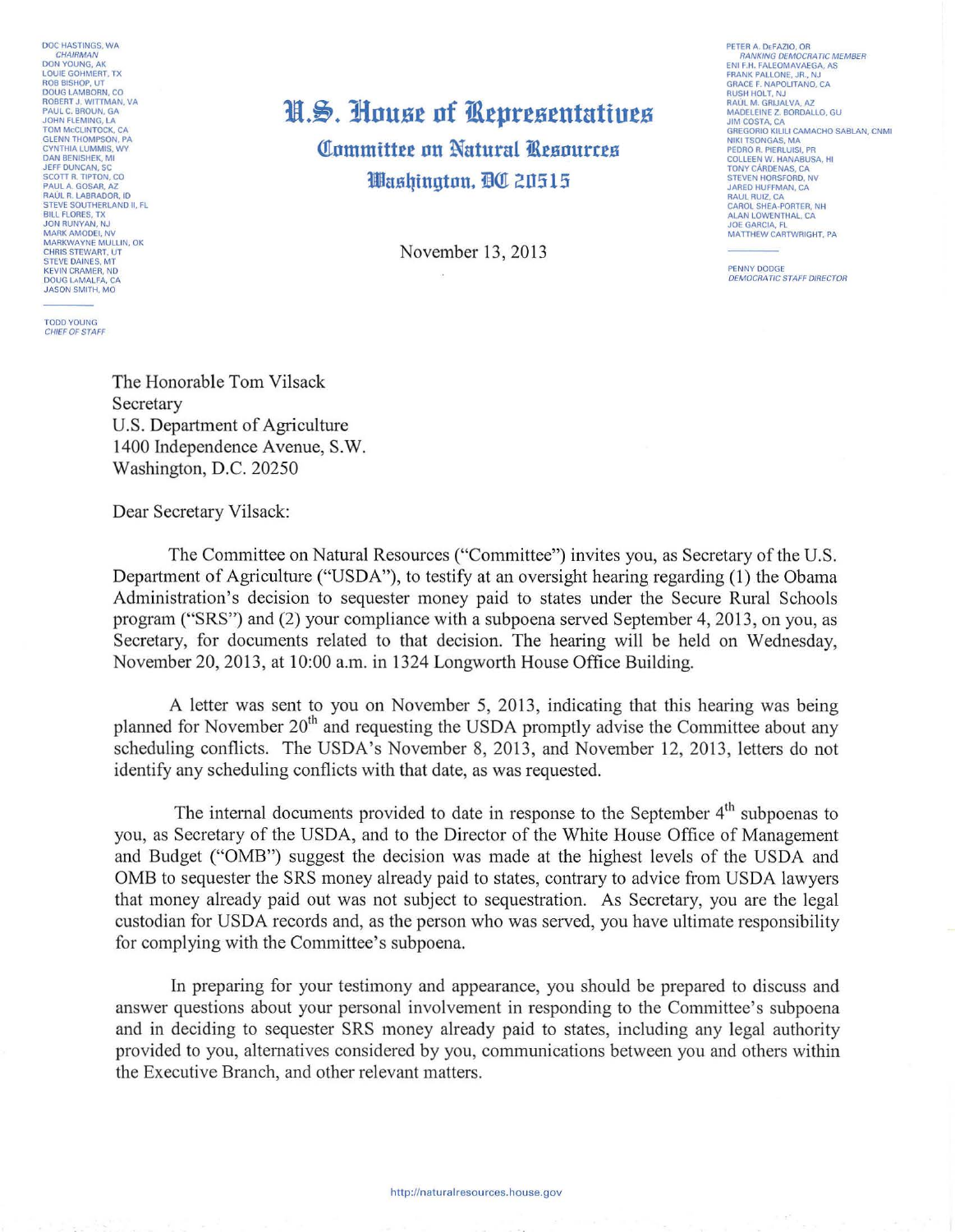Enclosed with this letter are the parameters regarding written and oral testimony. Should you have any questions or need additional infonnation, please have your staff contact Byron Brown at the Natural Resources Committee at (202) 225-2761.

Sincerely,  $\overline{Z}$ 

Doc Hastings Chairman

Enclosure